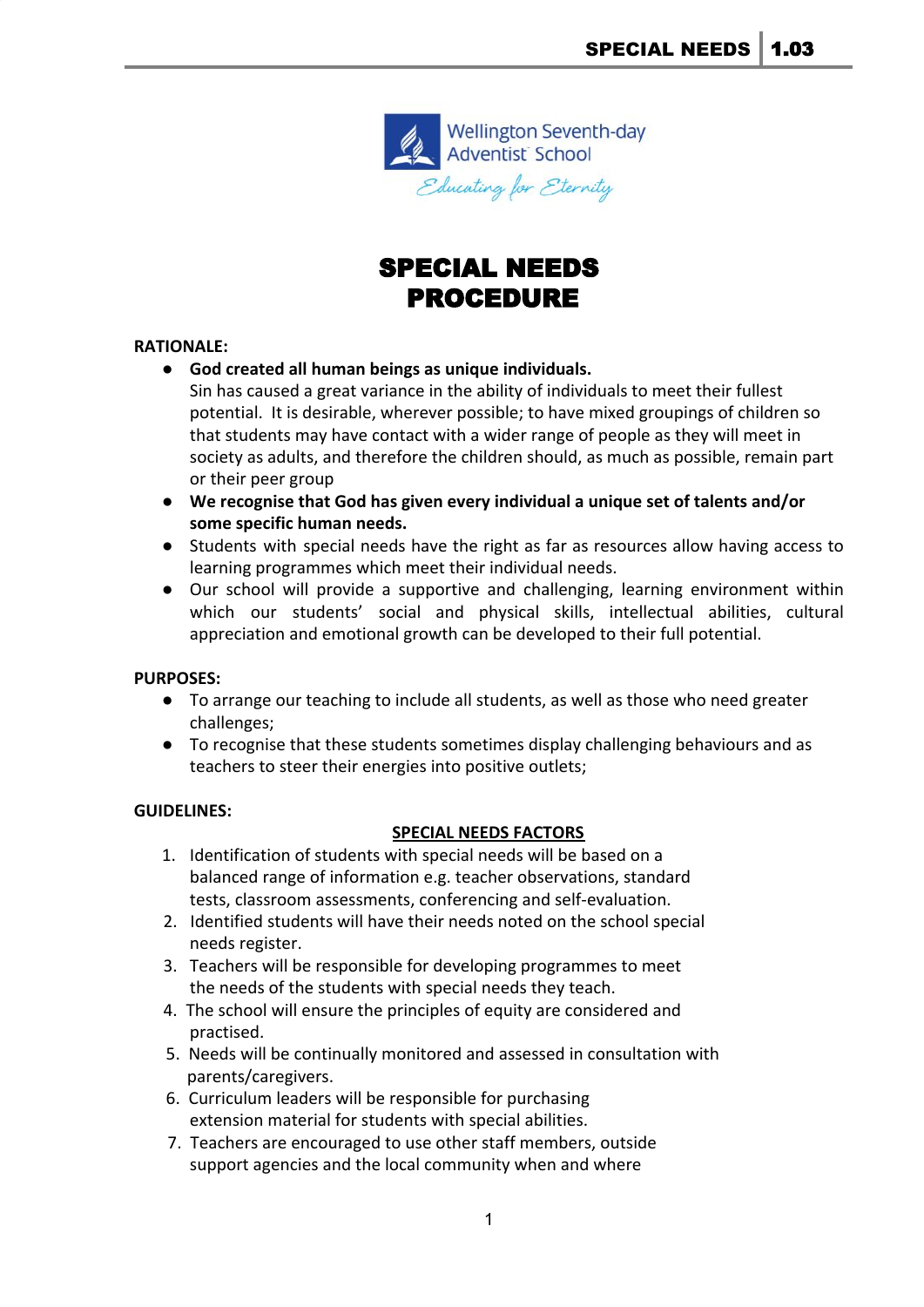appropriate to assist with programmes.

8. Consideration for the student's wellbeing is a factor.

### **Identification:**

Classroom teachers will be primarily responsible for the identification of students requiring special education.

Any student who:

● Is not meeting his/her potential, academically, physically, socially or emotionally. Regularly inhibits their own learning and the learning of others.

Is not performing at the level of their peers.

#### **Referral:**

On identifying a student who fits any of the above criteria:

- 1 Gather information on child's needs.
- 2 Notify school Special Education Coordinator (SENCO)
- 3 Notify parent of your concerns / intentions
- 4 Record identified student and needs in Special Education Register.

#### **Decision Making:**

The Special Education Coordinator and Classroom Teacher will decide if:

- Outside intervention is necessary and if so, refer to appropriate outside agency  $R.T.L.B.,$
- G.S.E, SPELD, Reading Recovery, Child Adolescent and Family Mental Health Service or Public Health Nurse, Police.
- Teacher Aide assistance is required to work with student on a special Individual Education Plan. (I.E.P.)

#### **Programming:**

An I.E.P. will be written for every student who requires adaptations to normal classroom programme.

The Special Education Coordinator consults with classroom teacher, teacher aide, parents of identified child and any specialists required to work with or advise on this student. A meeting is set up to write the student's I.E.P. if full adaptation is required.

Copies are circulated to all concerned and a copy filed in School Special Needs File.

It is the responsibility of the classroom teacher in consultation with the

Teacher Aide to write the specially adapted programme from the I.E.P.

# **Monitoring:**

I.E.Ps will be written and reviewed in the first and third terms of each year. They will be monitored by the SENCO in the second and fourth terms each year

Classroom teachers and Teacher Aides will meet with the SENCO to discuss suitability of programmes, necessary resources and progress made by students, during the review and monitoring process.

# **Reporting:**

- Formal reporting to the B.O.T. on how funding has been used and progress of children on the Special Education Register will be carried out yearly.
- ♦ Parents will receive information at I.E.P. renewal, parent/teacher interviews and in the written reports sent home at the beginning, middle and end of year.
- ♦ Parents can receive additional feedback on their child's progress at any time by arranging an interview with the classroom teacher.
- ♦ When a child no longer needs an adapted programme, a notice of discharge will be included in the Special Education Register.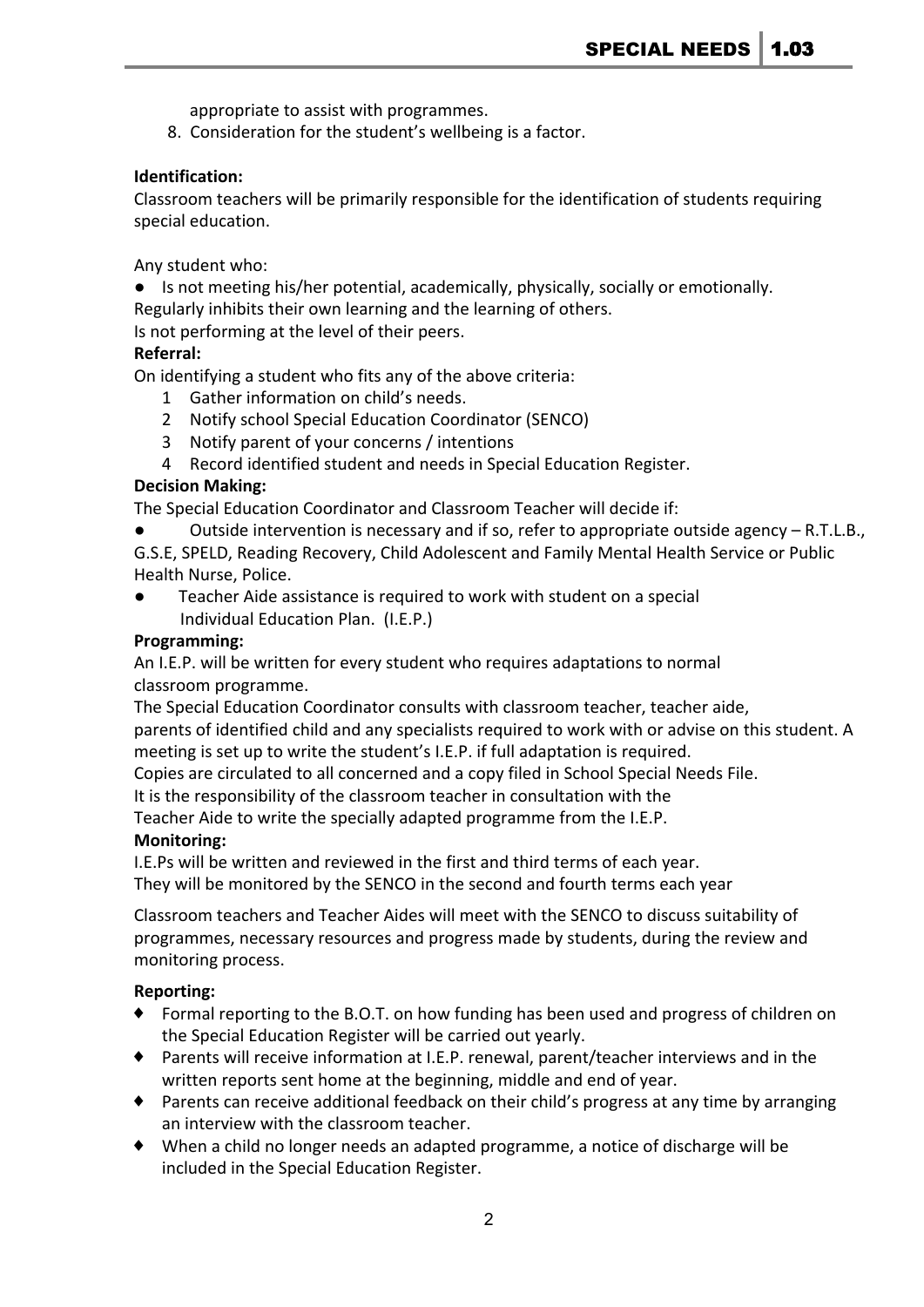# **Transition to High School**

- Those children who have been on our Special Needs Register are transferred on to High School after liaison with appropriate staff.
- Pre entry I.E.P. meetings with Special Education staff at High School are set up for those children requiring total or near total curriculum adaptation.
- Children visit High School with their class and are welcomed and familiarised with new school surroundings and staff at the end of their final year of Primary Schooling.
- Extra familiarisation visits can be arranged as required.

# **Procedural Steps:**

- 1. Accurate information will be sought from the previous school attended by the student.
- 2. A number of tests will be conducted to provide hard data for every student in the school.
- 3. The test results data will be carefully scrutinised to establish needs and abilities.
- 4. Placement in classes will be carefully done, using provided data from contributing schools to ensure appropriate placements.
	- (i) ESOL students
	- (ii) Mainstreaming/special education students
- 5. The school will take every opportunity to make application under the provisions granted by the Ministry of Education in each category as we consider we are eligible.
- 6. The school will make every effort to process all applications to Group Special Education.
- 7. The SENCO has delegated responsibility for maintaining the CWSN / CWSA Register, which is part of Classroom Manager.
- 8. On a regular basis class teachers identify students who require additional assistance or enhancement in any area. These identified students are entered into the register and appropriate programmes are planned for to help meet identified needs.
- 9. Students will be allocated additional resources on a needs basis from those available within the school.
- 10. Students may be referred to outside agencies e.g. RTLB, RTLit, RTM etc after consultation with the Principal and SENCO. The DP is responsible for coordinating special programmes, and outside agency referrals.
- 11. The Register is reviewed at the middle and end of the year.

# **Special Education Needs Management Committee (S.E.N.C.O)**

- Will consist of the Principal, the Senior Management Team and the school's RTLB
- Will meet at least twice each school term.

# **Purpose:**

- To manage IEP process
- To receive class referrals and parent requests for support
- To make decisions about matching resources.
- To monitor/evaluate progress of all students on register.
- To provide/suggest programmes or manage referral to an outside agency.
- To report to the Board of Trustees to comply with NAG 1(iii) and NAG 2a requirements.
- **6. Special Needs Procedures and Role Descriptions: The SENCO will:**